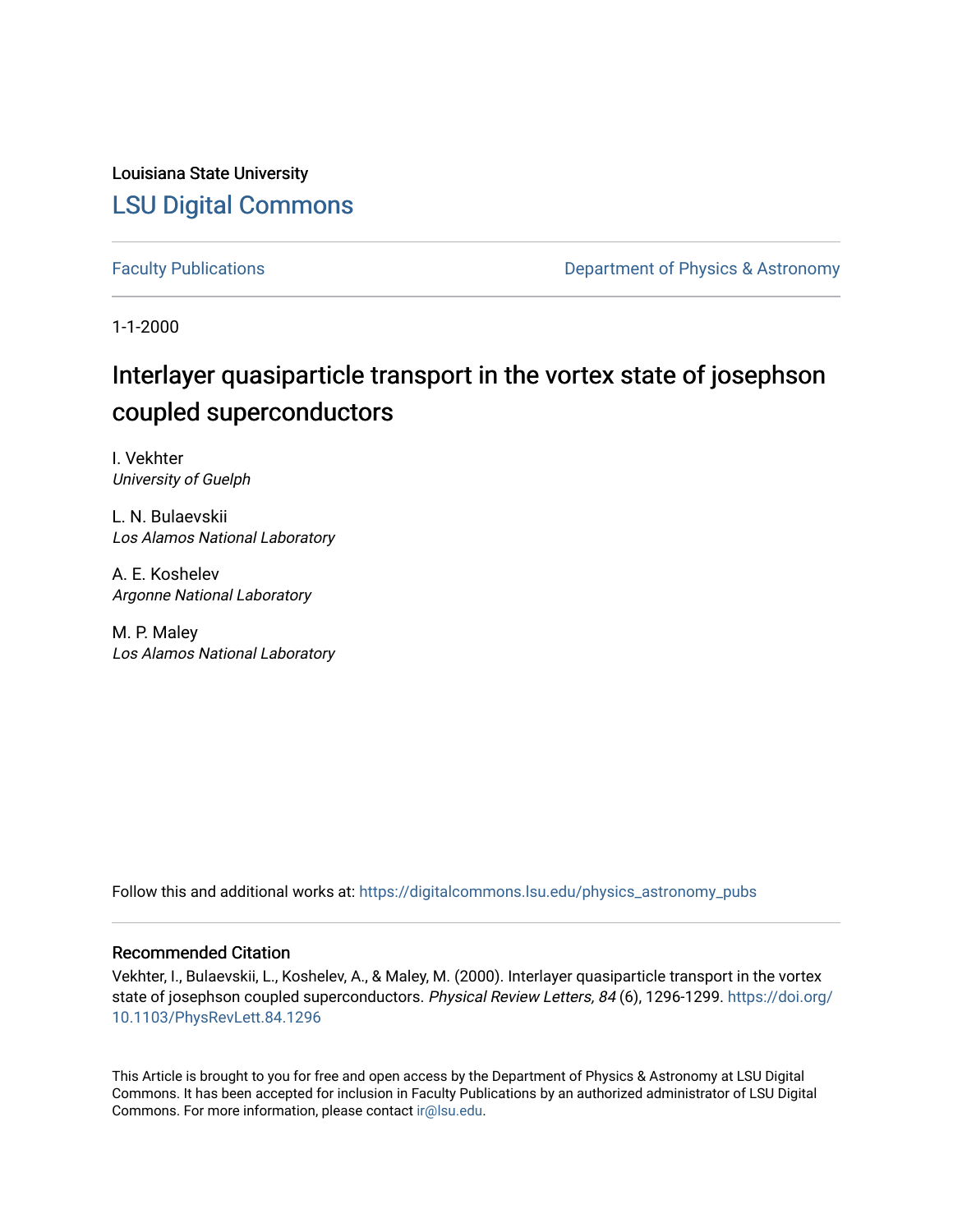## Interlayer Quasiparticle Transport in the Vortex State of Josephson Coupled Superconductors

I. Vekhter<sup>1</sup>, L. N. Bulaevskii<sup>2</sup>, A.E. Koshelev<sup>3</sup>, and M.P. Maley<sup>2</sup>

<sup>1</sup>Department of Physics, University of Guelph, Guelph, Ontario N1G 2W1, Canada

<sup>3</sup>Materials Science Division, Argonne National Laboratory, Argonne, Illinois 60439

(May 19, 2018)

We calculate the dependence of the interlayer quasiparticle conductivity,  $\sigma_q$ , in a Josephson coupled d-wave superconductor on the magnetic field  $\mathbf{B} \parallel c$  and the temperature T. We consider a clean superconductor with resonant impurity scattering and a dominant coherent interlayer tunneling. When pancake vortices in adjacent layers are weakly correlated at low  $T$  the conductivity increases sharply with  $B$  before reaching an extended region of slow linear growth, while at high  $T$  it initially decreases and then reaches the same linear regime. For correlated pancakes  $\sigma_q$  increases much more strongly with the applied field.

Experimental study of quasiparticle properties in hightemperature superconductors so far has focussed almost exclusively on thermodynamic and in-plane transport properties. Two remarkable theoretical results connect these properties with the symmetry of the superconducting gap: a) a massless Dirac spectrum of nodal quasiparticles in a d-wave superconductor leads to a finite density of states (DOS) at the Fermi level in presence of impurity scattering[[1\]](#page-4-0) and to a universal (impurity independent) low-temperature limit of the in-plane thermal conductivity,  $\kappa_{00} \equiv \lim_{T \to 0} \kappa_{ab}(0,T)/T$ , in the absence of a magnetic field. [\[2](#page-4-0),[3\]](#page-4-0); b) in the vortex state the DOS is locally enhanced due to the effect of the supercurrents around the vortex cores on the near-nodal quasiparticles (Volovik effect)[[4\]](#page-4-0). Consequently, the effect of the magnetic field on the electrical and the thermal conductivities is twofold: the net enhancement of the DOS tends to increase the conductivity, while local changes in the phase and amplitude of the order parameter lead to its decrease.[[5,6\]](#page-4-0)

The enhancement of the DOS with the magnetic field, B, has been invoked to explain the increase of the specific heat with B observed in  $YBa_2Cu_3O_{7-\delta}$  (YBCO). [[7\]](#page-4-0) The in-plane thermal conductivity,  $\kappa_{ab}$ , has been found to have a highly non-trivial dependence on the applied field and the temperature in both YBCO and  $\text{Bi}_2\text{Sr}_2\text{CaCu}_2\text{O}_{8+\delta}$  (Bi-2212) compounds. [\[8,9](#page-4-0)] At low temperatures  $\kappa_{ab}$  increases with B, while at  $T \geq 5 - 10$ K it decreases and then often saturates in fields above a few Tesla. In some zero-field cooled Bi-2212 samples a hysteretic field dependence with two plateaus at different values of  $\kappa_{ab}(B)$  has been observed. [\[8](#page-4-0)] This indicates that the behavior of  $\kappa_{ab}(B)$  is sensitive to the vortex arrangement in the sample.

Franz [\[6](#page-4-0)] has appealed to the effects of disorder in the vortex positions to explain the observed high-field plateau in  $\kappa_{ab}(B)$ . He has argued that randomly positioned vortices act similarly to impurities leading to the

enhancement of both the DOS and the electron scattering. These two effects compensate each other at high fields (in analogy to the zero-field result being insensitive to impurity concentration) leading to the universal  $\kappa_{ab}(B,T)/T \to \kappa_{00}$ . However, to obtain this result Franz has made questionable approximations: he has replaced the spatial average of the product of two Green's functions by the product of the averages, and has assumed a Lorentzian shape of the distribution function of the in-plane supervelocity, which differs from a realistic distribution in the vortex state, see below. Clearly, this approach cannot explain the different (non-universal) plateau values.[[8\]](#page-4-0)

Recently it has been demonstrated [\[10,11](#page-4-0)] that the interlayer quasiparticle electrical transport can be studied directly in the resistive state of small area samples (mesas) fabricated from the Josephson coupled superconductors such as Bi-2212. In the energy and temperature range below  $\approx 3$  meV, the experimental data are well understood in the framework of a Fermi-liquid model for the near-nodal quasiparticles in a d-wave superconductor assuming (i) clean limit, (ii) resonant (unitarity) impurity scattering, and (iii) dominant contribution to the c-axis conductivity from coherent (conserving the inplane momentum) interlayer tunneling. [\[11](#page-4-0)] The authors ofRef.  $[11]$  $[11]$  introduced the universal quasiparticle c-axis conductivity  $\sigma_q(T=0, B=0)$ . This quantity is insensitive to the impurity vertex corrections which modify the in-plane conductivity as discussed by Durst and Lee. [\[3](#page-4-0)]

So far the experimental data on the magnetic field dependence of interlayer quasiparticle conductivity have been quite scarce. Measurements of  $\sigma_c(B)$  in high fields, where  $\sigma_c \approx \sigma_q$ , reveal a linear increase of  $\sigma_c$  with B on the scale of 40 T. [\[12](#page-4-0)] For mesas Yurgens  $et \ al.$  [[10\]](#page-4-0) have reported a weak field dependence for  $B < 7$  T without quantitative results for its functional form.

In this Letter we address the effect of vortices on the c-axis quasiparticle conductivity,  $\sigma_q(B,T)$ , as a function

 $2$ Los Alamos National Laboratory, Los Alamos, NM 87545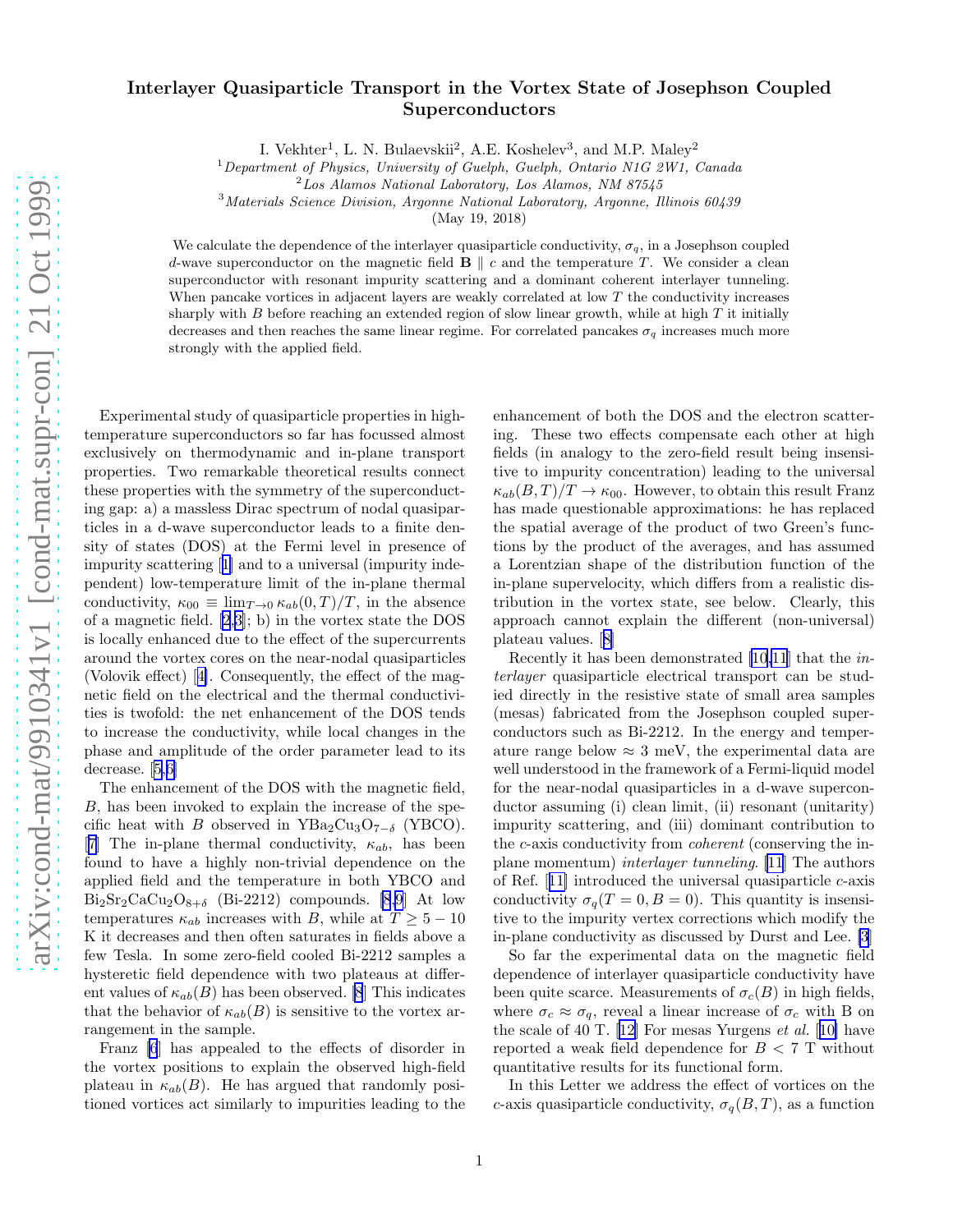<span id="page-2-0"></span>of the magnetic field  $\mathbf{B} \parallel c$ , in Josephson coupled superconductors in the framework of the approach used in Ref.[[11\]](#page-4-0). We find that at low (high) temperatures for caxis uncorrelated vortices  $\sigma_a(B,T)$  increases (decreases) with  $B$ , before reaching an extended region of slow linear $in-B$  increase. In this high field regime the increase in the DOS is largely compensated by the enhancement of the electron scattering at tunneling, due to disorder in the positions of vortices in neighboring layers.

To calculate the effect of vortices on the interlayer transport in the framework of the d-wave model we employ a semiclassical approach.[[4\]](#page-4-0) The supercurrents around vortex cores lead to a Doppler shift,  $\epsilon_n(\mathbf{k}, \mathbf{r}) =$  $\mathbf{k} \cdot \mathbf{v}_{sn}(\mathbf{r})$ , in the quasiparticle spectrum,  $\mathcal{E}(\mathbf{k}, \mathbf{v}_s)$  =  $E_{\mathbf{k}} + \epsilon_n$ . Here **k** is the quasiparticle momentum and  $\mathbf{v}_{sn}(\mathbf{r})$  is the supervelocity at point **r** inside layer *n*,  $E_{\mathbf{k}} \approx [\xi_{\mathbf{k}}^2 + \Delta^2(\mathbf{k})]^{1/2}$  is the quasiparticle energy at  $B = 0$ ,  $\xi_{\mathbf{k}} = \mathbf{v}_F \cdot (\mathbf{k} - \mathbf{k}_F)$  and  $\Delta(\mathbf{k}) = \Delta_0 (k_x^2 - k_y^2)/k^2$ . As c-axis currents are parallel to the field (in contrast to the in-plane currents), [\[5](#page-4-0)] the net interlayer transport is determined by the spatial average of local transport coefficients. In the following we neglect correlations between the positions of impurities and those of vortices, and average over the distribution of each independently, see below. We also neglect the temperature dependence of  $\Delta_0$  and small effects due to Zeeman splitting. Then the interlayer quasiparticle conductivity is given by[[11\]](#page-4-0)

$$
\frac{\sigma_q(B,T)}{\sigma_q(0,0)} = \frac{\Delta_0}{8TN(0)} \int_{-\infty}^{+\infty} \frac{d\omega}{\cosh^2(\omega/2T)} \int d\mathbf{k} \qquad (1)
$$

$$
\times (t^2(\mathbf{k})/t_0^2) \langle A(\mathbf{k}, \omega + \epsilon_n)A(\mathbf{k}, \omega + \epsilon_{n+1}) \rangle,
$$

where  $\sigma_q(0,0) = 2e^2t_0^2N(0)s\eta/\pi\hbar\Delta_0$  is the universal caxis conductivity,  $N(0)$  is the 2D DOS,  $t(\mathbf{k})$  is the interlayer transfer integral,  $t_0 = t(\mathbf{k}_g)$ ,  $\mathbf{k}_g$  are the positions of the gap nodes on the Fermi surface, and  $0 < \eta < 1$  is the weight for the coherent tunneling. Further,  $\langle ... \rangle$  denotes the spatial average, and

$$
A(\mathbf{k}, \omega) \approx \left(1 + \frac{\xi_{\mathbf{k}}}{E_{\mathbf{k}}}\right) \frac{L(\omega, E_{\mathbf{k}})}{2} + \left(1 - \frac{\xi_{\mathbf{k}}}{E_{\mathbf{k}}}\right) \frac{L(\omega, -E_{\mathbf{k}})}{2}
$$

is the spectral density averaged over impurities with  $L(\omega, E) = \gamma(\omega)/\pi[(E - \Omega(\omega))^2 + \gamma^2(\omega)].$  The functions  $\omega - \Omega(\omega)$  and  $-\gamma(\omega)$  are the real and the imaginary part of the self-energy respectively.[[2\]](#page-4-0) In the unitarity limit the effective scattering rate of quasiparticles is  $\gamma(\omega) \approx$  $\gamma_0 - \omega^2/8\gamma_0$  when  $\omega \ll \gamma_0$  and  $\gamma(\omega) \approx \pi \gamma_0^2/2|\omega|$  when  $\omega \gg \gamma_0$ , where  $\gamma_0 \approx (\hbar \nu_0 \Delta_0)^{1/2}$  and  $\nu_0$  is the bare scattering rate. The renormalized frequency is  $\Omega(\omega) \approx \omega/2$ when  $\omega \ll \gamma_0$  and  $\Omega(\omega) \approx \omega$  if  $\omega \gg \gamma_0$ .

At low temperatures  $T \ll \Delta_0$  the quasiparticle current comes mainly from the regions near the gap nodes. In the vicinity of a node we can linearize the quasiparticle spectrum and obtain from Eq. (1)

$$
\frac{\sigma_q(B,T)}{\sigma_q(0,0)} = \int_{-\infty}^{+\infty} d\omega \int_0^{\infty} dE \frac{3\pi^2 E}{8T \cosh^2(\omega/2T)} \times
$$
 (2)

$$
\langle L(\omega+\epsilon_{n+1},E)[L(\omega+\epsilon_n,E)+(1/3)L(\omega+\epsilon_n,-E)]\rangle,
$$

where  $\epsilon_n(\mathbf{r}) = \mathbf{k}_g \cdot \mathbf{v}_{sn}(\mathbf{r})$  and we have set  $t(\mathbf{k}) \simeq t_0$ . The characteristic energy scale for the Doppler shift,  $\epsilon_n$ , is  $\epsilon_B = \hbar v_F / a$ , where  $a = (\Phi_0 / B)^{1/2}$  is typical intervortex distance. The semiclassical approach is valid for  $\epsilon_B \ll \Delta_0$ , i.e. for fields  $B \ll B_{\Delta}$ , where  $B_{\Delta} = \Phi_0 \Delta_0^2 / \hbar^2 v_F^2$ . This approach also does not account correctly for the quasiparticles in the regions near the vortex cores, which leads to corrections of the order of  $\delta\sigma_q/\sigma_q \approx \epsilon_B^2/\Delta_0^2 = B/B_{\Delta}$ . Another important field scale can be obtained by comparing  $\epsilon_B$  with the scattering rate  $\gamma_0$ ; the field  $B_\gamma = \Phi_0 \gamma_0^2 / \hbar^2 v_F^2$  separates the regimes of impurity dominated and field dominated behavior. Using theparameters  $\Delta_0 \approx 25$  meV,  $\gamma_0 \approx 2 - 3$  meV [[11\]](#page-4-0) and  $v_F \approx 1.5 - 2.5 \cdot 10^7 \text{ cm/s } [13]$  $v_F \approx 1.5 - 2.5 \cdot 10^7 \text{ cm/s } [13]$  $v_F \approx 1.5 - 2.5 \cdot 10^7 \text{ cm/s } [13]$  $v_F \approx 1.5 - 2.5 \cdot 10^7 \text{ cm/s } [13]$  we obtain  $B_\gamma \approx 0.2 - 0.6$ T and  $B_{\Delta} \approx 40 - 80$  T.

We now rewrite the spatial average in Eq.(2) as the average over the probability distribution of the Doppler shift,  $\epsilon$ , which is fully determined by the vortex arrangement. In Bi-2212 crystals the 3D vortex lattice is destroyed by pinning at the "second peak field"  $B \approx 0.02$ -0.05 T (see, e.g.,[[14\]](#page-4-0)), and at higher fields pancakes in neighboring layers are only weakly correlated. Consequently, we consider the limits of c-axis-correlated and uncorrelated pancakes. In both cases the average depends only on the probability distribution function of  $\epsilon$  in a single layer,  $\mathcal{P}(\epsilon)$ , which is related to the distribution  $P(p_x)$  of a single component of supermomentum  $p_x = 2mv_{sx}$ , where m is the effective mass, by  $\mathcal{P}(\epsilon) = (2/v_F)P(p_x = 2\epsilon/v_F)$ . The function  $P(p_x)$  is determined by the pancake configuration  ${\bf R}_i = (X_i, Y_i)$ , and, when  $a$  is smaller than the London penetration depth  $\lambda_{ab}$ , is given by  $P(p_x) = \langle \delta(p_x - \hbar \sum_i Y_i / R_i^2) \rangle_{\{R_i\}}$ . For an isolated vortex  $p \propto \hbar/R$  where  $\xi_{ab} \ll R \ll a$  is the distance from the pancake center, and  $\xi_{ab}$  is the coherence length. Consequently,  $\mathcal{P}(\epsilon)$  has a universal tail  $\mathcal{P}(\epsilon) = \pi \epsilon_B^2 / (8\epsilon^3)$  at  $\epsilon_B \ll \epsilon \ll \Delta_0$ , while its behavior at  $\epsilon \lesssim \epsilon_B$  depends on the actual positions of vortices. However, in absence of correlation between the positions of vortices and impurities  $\mathcal{P}(\epsilon)$  involves a single energy scale  $\epsilon_B$  for any  $\epsilon$ , and depends on  $\epsilon$  only via  $\epsilon/\epsilon_B$ , i.e.  $\mathcal{P}(\epsilon)d\epsilon = \mathcal{P}_B(\epsilon/\epsilon_B)d\epsilon/\epsilon_B$ . In the clean limit we can extend the asymptotic behavior  $\mathcal{P}(\epsilon) \propto 1/\epsilon^3$  to infinity when the integral over  $\epsilon$  in Eq. (2) converges. Therefore, importantly, up to terms of the order of  $\gamma_0/\Delta_0$ , the conductivity depends only on the dimensionless parameters  $\epsilon_B/\gamma_0 \equiv \sqrt{B/B_\gamma}$  and  $T/\gamma_0$ .

For c-axis-correlated vortices  $\epsilon_n \approx \epsilon_{n+1}$ , and the average in Eq. (2) means  $\langle \mathcal{F}(\epsilon_n, \epsilon_{n+1}) \rangle \approx \int d\epsilon \mathcal{P}(\epsilon) \mathcal{F}(\epsilon, \epsilon)$ . At low temperatures,  $T \ll \gamma_0$ , both in weak  $(B \ll B_\gamma)$  and in strong  $(B \gg B_{\gamma})$  fields the leading field-dependent part of the conductivity varies as  $(\epsilon/\gamma_0)^2$ . We therefore separate  $\sigma_q$  into the contributions from the regions  $\epsilon < \gamma_0$ and  $\epsilon > \gamma_0$ , and use the asymptotic behavior of  $\Omega(\omega)$  and  $\gamma(\omega)$  in each case to estimate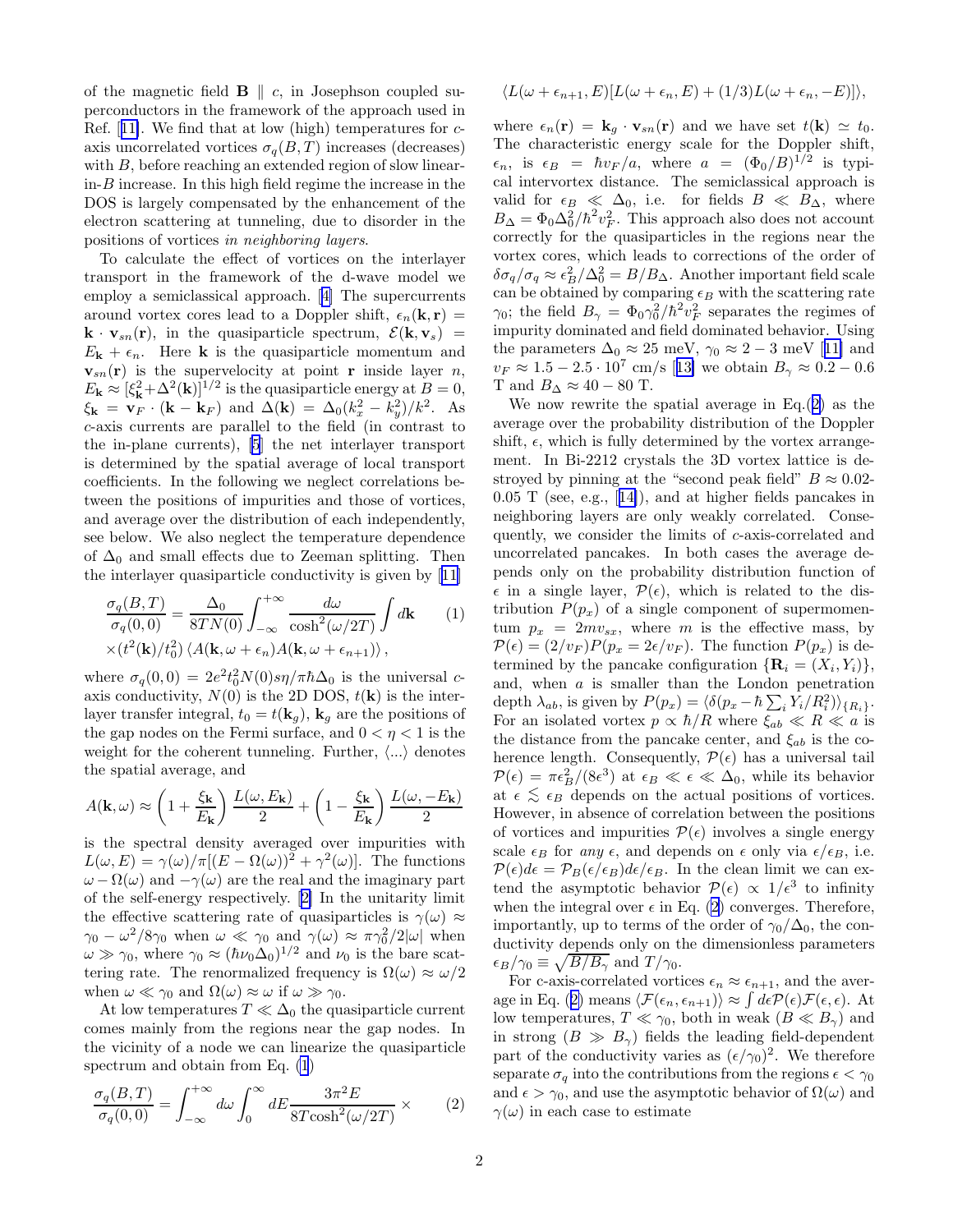$$
\frac{\sigma_q(B,0) - \sigma_q(0,0)}{\sigma_q(0,0)} \approx \frac{1}{6} \frac{\langle \epsilon^2 \rangle_{\epsilon \le \gamma_0}}{\gamma_0^2} + \frac{3\pi^2}{8} \frac{\langle \epsilon^2 \rangle_{\epsilon > \gamma_0}}{\gamma_0^2}.
$$
 (3)

As the average is dominated by the tail of  $\mathcal{P}(\epsilon)$  we can evaluate  $\sigma_q$  in weak and strong fields with logarithmic accuracy. Moreover, we interpolate between the two limits to obtain also a qualitative description at  $B \sim B_{\gamma}$ ,

$$
\sigma_q(B,T)/\sigma_q(0,0) \approx 1 + \pi^2 T^2 / 18 \gamma_0^2
$$
  
+ 
$$
\frac{3\pi^3 B}{64B_\gamma} \left[ \ln \frac{B_\Delta}{(B^2 + B_\gamma^2)^{1/2}} + \frac{4}{9\pi^2} \ln \frac{(B^2 + B_\gamma^2)^{1/2}}{B} \right].
$$
 (4)

Therefore at low T for the 3D-ordered case  $\sigma_q$  increases quasi-linearly with B in the entire field range up to  $B_{\Delta}$ .

For the c-axis uncorrelated vortices the average in Eq. [\(2](#page-2-0)) has to be taken independently in each layer,  $\langle \mathcal{F}(\epsilon_n, \epsilon_{n+1}) \rangle = \int d\epsilon_1 \mathcal{P}(\epsilon_1) \int d\epsilon_2 \mathcal{P}(\epsilon_2) \mathcal{F}(\epsilon_1, \epsilon_2)$ . Again, for  $T \ll \gamma_0$  and  $B \ll B_\gamma$  we expand in  $\epsilon_n/\gamma_0$ , and obtain

$$
\frac{\sigma_q(B,T)}{\sigma_q(0,0)} \approx 1 + \frac{\pi^2 T^2}{18\gamma_0^2} + \frac{\pi B}{96B_\gamma} \ln \frac{B_\gamma}{B}.
$$
 (5)

At high fields the variation of  $\epsilon_n$  is of the order of  $\epsilon_B \gg \gamma_0$ and consequently  $\langle L(\omega + \epsilon_n, E) \rangle \approx \mathcal{P}(E - \omega)$ . Then for  $B_{\gamma} \ll B \ll B_{\Delta}$  the conductivity is given by

$$
\frac{\sigma_q(B,T)}{\sigma_q(0,0)} = C_1 + \frac{B}{B_0}, \quad C_1 = 2\pi^2 \int_0^\infty d\epsilon \epsilon \mathcal{P}^2(\epsilon), \quad (6)
$$

The most important contribution to the linear, in B, term is due to the increase in the tunneling away from the nodes,  $t(\mathbf{k}) \simeq t_0 + t_1 \phi^2$ , where  $\phi$  is the angle between **k** and the nodal direction, and  $t_1 \gg t_0$ , [\[15](#page-4-0)] which yields  $B_0 \sim (t_0/t_1)B_{\Delta}$ . Other contributions, due to deviations of the quasiparticle spectrum from the massless Dirac form of the linearized dispersion and due to corrections to the semiclassical approximation in the vicinity of the vortex cores, only enhance  $\sigma_q$  on the scale of  $B_\Delta \gg B_0$ . Very importantly, due to scaling of  $\mathcal{P}(\epsilon) = \mathcal{P}_B(\epsilon/\epsilon_B)/\epsilon_B$ (see above),  $C_1$  in Eq. (6) is a constant which depends solely on the *shape* of the distribution  $\mathcal{P}(\epsilon)$ , but not on the magnetic field. If  $\mathcal{P}_B(x)$  is monotonous  $C_1$  depends on its asymptotic decay. For the Lorentzian (when vortices act exactly as the impurity scatterers do at  $B = 0$ )  $\mathcal{P}_B(x) \propto x^{-2}$  at  $x \gg 1$ , and  $C_1 = C_L = 1$ , while for the Gaussian distribution  $C_1 = C_G = \pi/2$ . In the vortex state  $\mathcal{P}_B(x) \propto x^{-3}$  at large x, and we expect  $1 < C_1 < \pi/2$ . Therefore to find  $\sigma_q$  we need accurate information on pancake arrangement to determine the supervelocity distribution  $\mathcal{P}(\epsilon)$ .

Below the irreversibility line  $T_{irr}(B)$  at high fields and in the vortex liquid state pancakes do not possess long range order inside layers due to pinning and thermal fluctuations. To calculate  $\sigma_q(B,T)$  in these regimes we use the distribution function  $P(p_x)$  obtained by numerical simulation of the 2D pancake liquid at different values of the dimensionless temperature  $t = T_{eff}/2\pi E_0$ , which characterizes pancake disorder inside the layers. Here  $E_0 = \Phi_0^2 s / 16\pi^3 \lambda_{ab}^2$  is the characteristic energy of pancake interaction. In the liquid state  $T_{eff} = T$ , while in the glass state it is reasonable to take  $T_{eff} \approx T_{irr}(B)$ . The calculated function  $P(p_x)$  is shown in Fig. 1 for several values of t; the inset shows that the parameter  $C_1$ grows with  $t$  from 1.08 to 1.22. The full field dependence of  $\sigma_q(B,T)/\sigma_q(0,0)$  at  $T \ll \gamma_0$  obtained from these distribution functions is shown in Fig. 2. In computing  $\sigma_q$ we have determined  $\gamma(\omega)$  and  $\Omega(\omega)$  self-consistently [\[16](#page-4-0)] in the unitarity limit, choosing the scattering rate so that  $\gamma_0 = 0.1\Delta_0$  $\gamma_0 = 0.1\Delta_0$  $\gamma_0 = 0.1\Delta_0$ , typical of Bi-2212 samples. [[11\]](#page-4-0)

Due to short range correlations inherent to strongly interacting vortices at  $B > \Phi_0 / \lambda_{ab}^2$  the calculated function  $P(p_x)$  differs significantly from the Gaussian (obtained in Ref. [\[17](#page-4-0)] assuming uncorrelated and random vortex positions). The distribution function depends on a single variable  $\epsilon/\epsilon_B$  only if the positions of vortices and those of impurities are uncorrelated; this is the case for a vortex solid and for the liquid phase in presence of weak pinning. In general, below the irreversibility line impurities act as pinning centers, and the distribution function depends on two variables,  $\epsilon/\epsilon_B$  and  $B/\Phi_0 n_i$ , where  $n_i$  is the impurity concentration in a layer. We believe nevertheless that in that regime our approach gives at least the correct qualitative behavior.

At  $T \gg \gamma_0$ , we also consider the intermediate fields,  $B_{\gamma} \ll B \ll B_T = \Phi_0 T^2 / \hbar^2 v_F^2$ , when the quasiparticle concentration is determined by the temperature and the primary effect of vortices is to increase the scattering at tunneling. Consequently  $\sigma_q$  decreases with field

$$
\frac{\sigma_q(B,T)}{\sigma_q(0,0)} \approx C_2 \sqrt{\frac{B_T}{B}}, \quad C_2 = \frac{3}{2} \pi^2 \ln 2 \int_0^\infty dx \mathcal{P}_B^2(x). \tag{7}
$$

At  $B \gg B_T$  Eq. (6) holds. Therefore, for c-axis uncorrelated pancakes at  $T \ll \gamma_0$ ,  $\sigma_q(B,T)$  increases quasilinearly with B with the slope  $1/B_{\gamma}$  when  $B \ll B_{\gamma}$ , and with a smaller slope  $\sim 1/B_0$ , for  $B_\gamma \ll B \ll B_\Delta$ . At higher temperatures,  $T \geq \gamma_0$ ,  $\sigma_q(B,T)$  decreases with field for  $B \leq B_T$ , before crossing over to the slow linear growth with the slope  $\sim 1/B_0$ , see Fig. 3. Here the conductivity has been computed with a temperatureindependent  $\Delta_0$ . In fact  $\Delta_0$  is reduced with increasing T, and the plateau values increase. Note that linear interpolation of  $\sigma(B,T)$  from high fields does not yield  $\sigma_q(0,T)$ .

To conclude, we find that: a) the field dependence of the quasiparticle interlayer conductivity is sensitive to the structure of vortex state; b) for the c-axis uncorrelated vortices the field dependence of the interlayer conductivity at low and high temperatures is quite different at low fields but becomes similar in high fields  $B \gg \max[B_T, B_{\gamma}]$ .

We thank M. J. Graf for helpful discussions. This work was supported by the Los Alamos National Laboratory under the auspices of the U.S. Department of Energy.